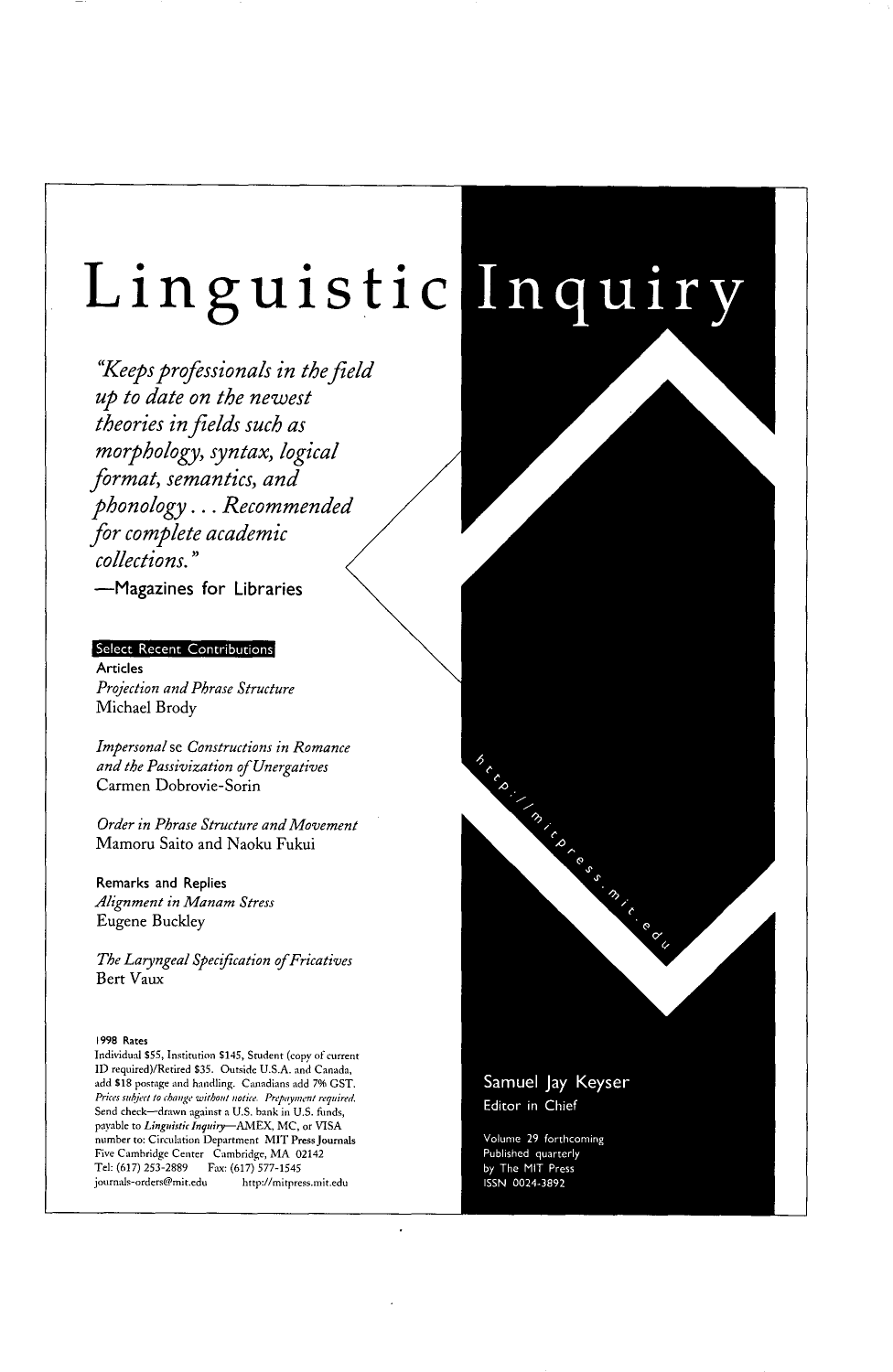

**Terrence Sejnowski, Editor** *The Salk Institute and University of California at San Diego* 

Published 8 **times per year by The MIT Press**  *in January/February/April/May/July/August/October/November* 

Now in its tenth year, *Neural Computation* has established itself as the leading journal for a growing community of scientists interested in exploring the computational principles that make brains tick. Carefully reviewed by a distinguished editorial board, *Neural Computation* publishes short communications, long articles and timely reviews on the interplay between experimental data, computational models, and theoretical analysis at all levels of organization in the brain, from the molecular to the systems levels.

*Select Articles from Volume I0*  Memory Maintenance via Neuronal Regulation *David Horn, Nir Levy and Eytan Ruppin* 

Ordering of Self-Organizing Maps in Multi-Dimensional Cases *Guang-Bin Huang, Haroon A. Babri, and Hua-Tian Li* 

Predicting the Distribution of Synaptic Strengths in a Self-Organizing, Sequence Prediction Model *Asohan Amarasingham, and William B. Levy* 

State Dependent Weights for Neural Associative Memories *Ravi Kothari, Rohit Lotlikar, and Marc Cathay* 

*Neural Computation is available on BioMedNet, The World Wide Club for the Biological and Medical Community. Please visit http://biomednet.cora for details!* 

*"The leading periodical dealing with neuroscience." Nature* 

#### **1998 Rates**

Individual \$82; institution \$285; Student\*/Retired \$50 (\*copy of student ID required.) Outside USA and Canada add \$28 postage and handling. Canadians add 7% GST. Prices are subject to change without notice. Prepayment is required. Send check drawn on a U.S. bank in U.S. funds, MC,VISA, or AMEX number to: MIT Press Journals Five Cambridge Center Cambridge MA 02142 Tel: **617-253-2889**  *Fax: 617-577-1545*  journals-orders@mit.edu Volume 10 forthcoming. ISSN 0899-7667

*http:l lmitpress.mit.edu*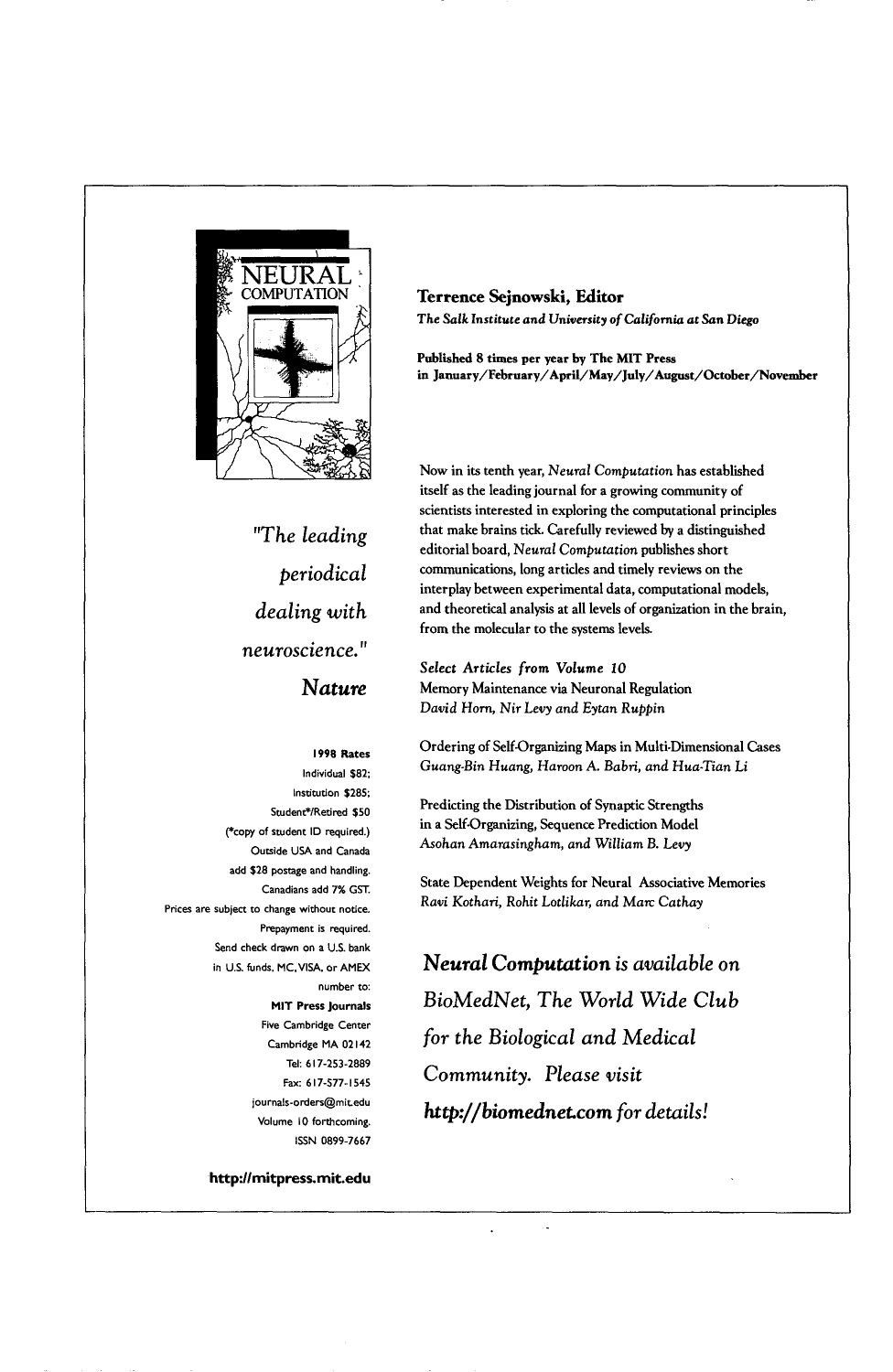## **evolutionary computation 1**

Highlights from Volume 5, Number 3, Fail 1997

*Implicit Representation In Genetic Algorithms Using Redundancy*  Anne M, Raich and Jamshid Ghaboussi

*7he Equation for the Response to Selection and Its Use for Prediction*  H. Miilhenbein

*An Empirical Investigation of Multi-Parent Recombination Operators in Evolution Strategies*  A.E. Eiben and T. Bäck

#### Darrell Whitley, *Editor in Chief*

**Thomas Bäck** Stephanie Forrest Hiroaki Kitano Heinz Mühlenbein Peter Ross J. David Schaffer Robert E. Smithe Michael Vese *Associate Editors* 

published by The MIT Press

http://mitpress.mit.edu/EVCO

http://mitpress.mit,edn

#### 1998 Rates

Individual \$54; Institution \$188; Student\*/Retired \$32. \*Copy of current ID required. Outside U.S.A. and Canada, add \$16 postage and handling. Canadians add 7% GST. Prepayment is required. Send cbeck.-drawn against a U.S. bank in U.S. funds, payable to Evolutionary Computation-MC, AMEX, or VISA number to:

MIT Press Journals Five Cambridge Center Cambridge, MA 02142 tel: 617. 253. 2889 fax: 617. 577. 1545 journals-orders@mit.edu

Quarterly from The MIT Press **ISSN 1063-6560** Volume 6 forthcoming Prices are subject to change without notice.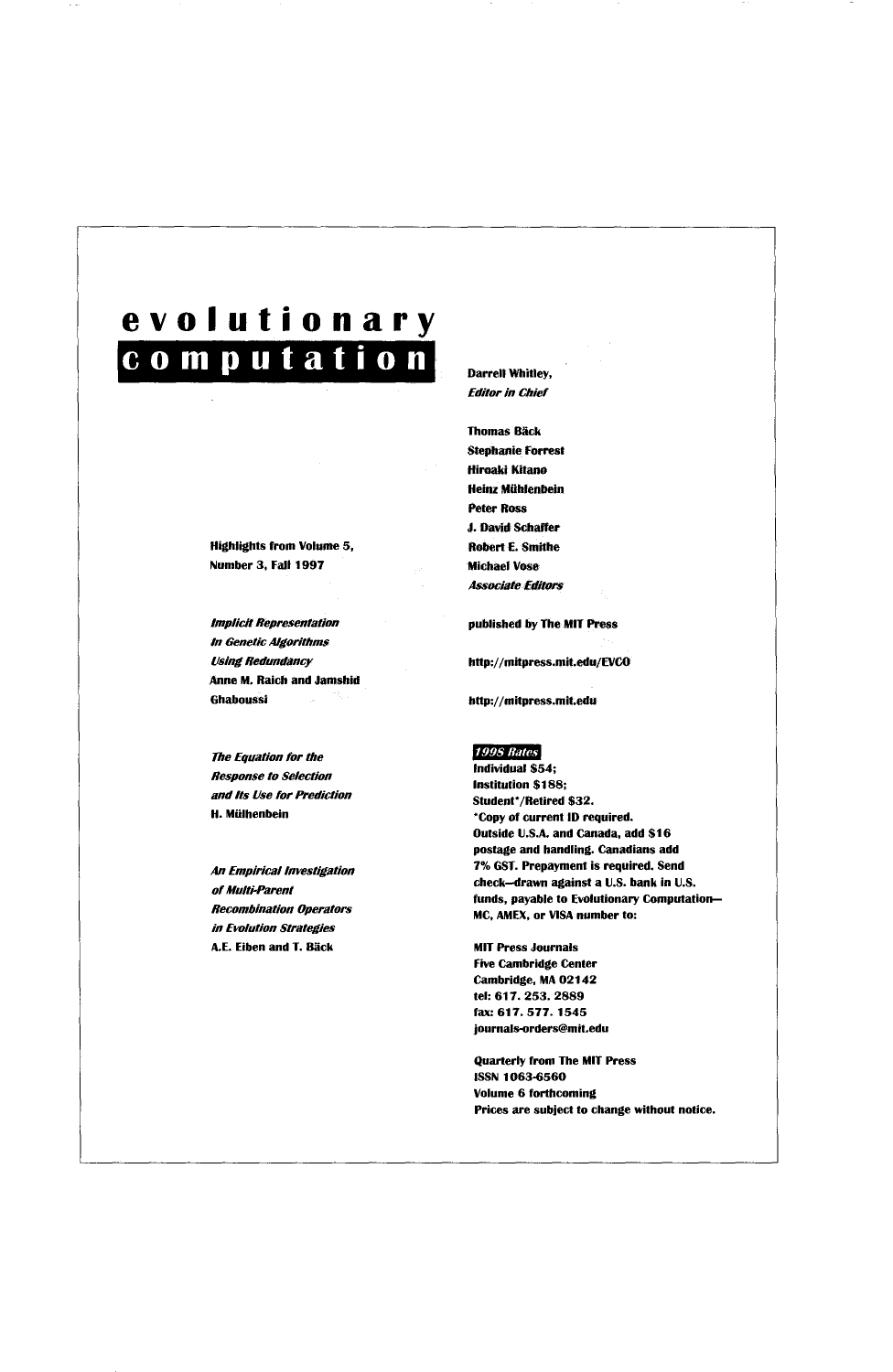### $\overline{D}$ S S  $\overline{\mathbf{L}}$ R **BO**  $K$  $\overline{S}$ R ų Computer Science J.

 $\bar{z}$ 

Main Street Kendall Square Cambridge MA<br>0 2 1 4 2 617.253.5249 Neuroscience Cognitive Science Artificial Intelligence Economics Linguistics Philosophy Art Design Photography Architecture Science, Technology & Society

 $\overline{\phantom{a}}$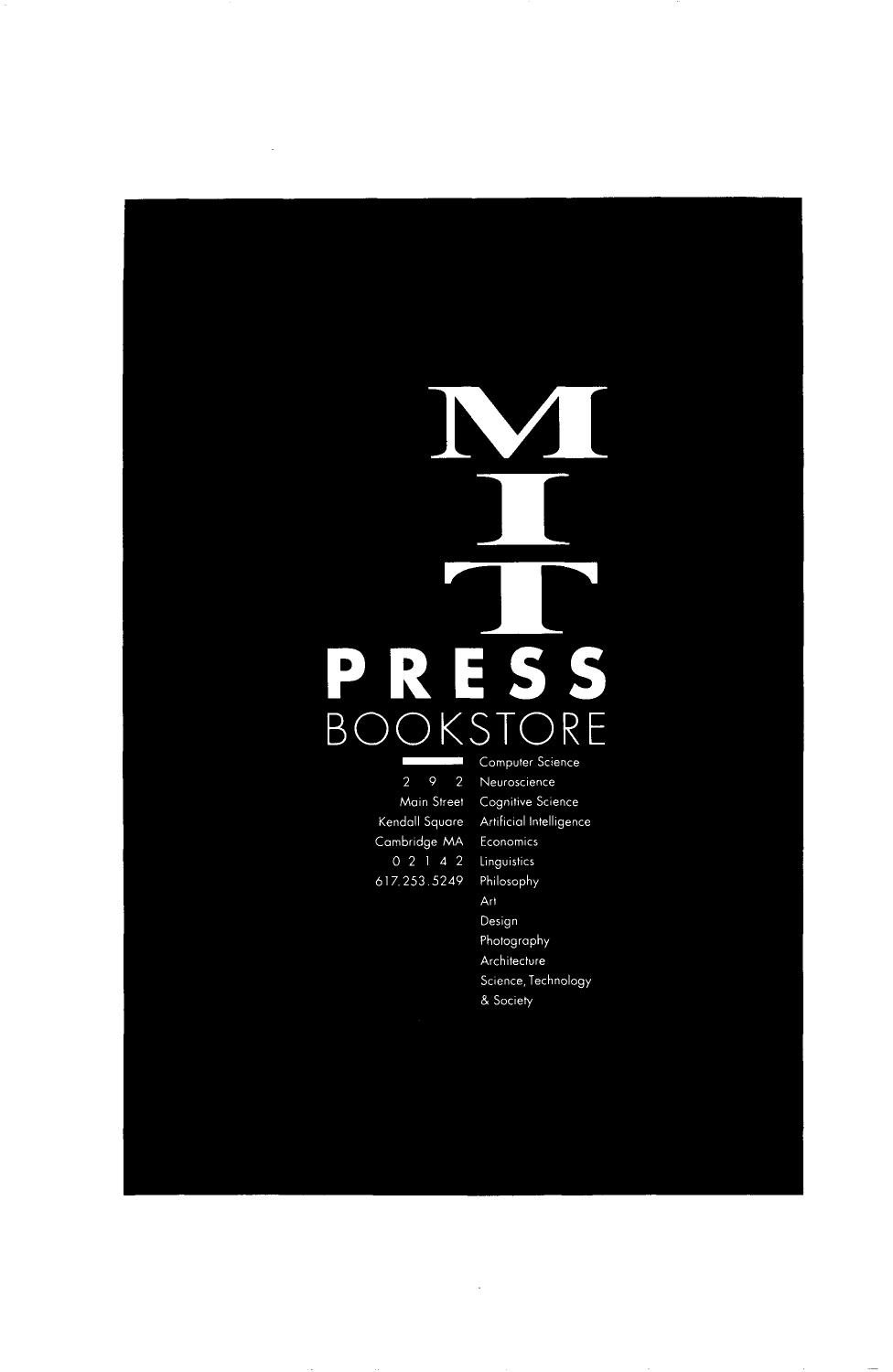#### **Association for Computational Linguistics**  1998 MEMBERSHIP, CHANGE OF ADDRESS AND EMAJL, AND ORDER FORM **MEMBERSHIP**

Membership in the Association for Computational Linguistics is for the calendar year, regardless of when dues are paid. Membership includes a full year of the ACL journal, Computational Linguistics, reduced registration at most ACL-sponsored conferences, and discounts on ACL-sponsored publications. Payments for membership dues, fund donations, back issues, and proceedings may be made in Europe or the USA. Follow the instructions under the PAYMENT heading carefully. *Provide all personal information, even if you have previously done so, to be sure the ACL membership database is up-to-date. Write legibly, please! Do not till in your name/address unless the mailing label below is incorrect.* 

| <b>FULL NAME</b>   |                                                                                                                     |                                                                               |                                                                                                                                                                                                                                                                                                                                                                                                                                                                                                                                                                                                                                                                                                                                                                                                                       |  |
|--------------------|---------------------------------------------------------------------------------------------------------------------|-------------------------------------------------------------------------------|-----------------------------------------------------------------------------------------------------------------------------------------------------------------------------------------------------------------------------------------------------------------------------------------------------------------------------------------------------------------------------------------------------------------------------------------------------------------------------------------------------------------------------------------------------------------------------------------------------------------------------------------------------------------------------------------------------------------------------------------------------------------------------------------------------------------------|--|
|                    | (first)                                                                                                             | (last/family)                                                                 |                                                                                                                                                                                                                                                                                                                                                                                                                                                                                                                                                                                                                                                                                                                                                                                                                       |  |
|                    |                                                                                                                     |                                                                               |                                                                                                                                                                                                                                                                                                                                                                                                                                                                                                                                                                                                                                                                                                                                                                                                                       |  |
| <b>INSTITUTION</b> |                                                                                                                     |                                                                               | (if not in address above) <b>TELEPHONE</b>                                                                                                                                                                                                                                                                                                                                                                                                                                                                                                                                                                                                                                                                                                                                                                            |  |
|                    |                                                                                                                     |                                                                               |                                                                                                                                                                                                                                                                                                                                                                                                                                                                                                                                                                                                                                                                                                                                                                                                                       |  |
|                    |                                                                                                                     | <b>MEMBERSHIP DUES FOR 1998</b>                                               | Please IMMEDIATELY notify the ACL Office of address and email changes. Journal copies returned due to bad addresses will not be remailed<br>until a \$5.00 postage/handling fee is remitted. EMAIL (if available) IS USED TO DISTRIBUTE meeting, membership, and other announcements.                                                                                                                                                                                                                                                                                                                                                                                                                                                                                                                                 |  |
|                    |                                                                                                                     |                                                                               | IMPORTANT NOTE: Renewals must be received no later than 1 April 1998 to avoid late payment fee assessment. Membership categories include<br>Regular Members and the following: Couples with the same mailing address may be Joint Members; they will receive only one set of publications,<br>but each will be eligible for all other member benefits. Students taking a full-time program of courses and not earning a regular income may become<br>Student Members WITH COPY OF CURRENT STUDENT ID, Students who are not Student Members because of their income can still<br>participate in student activites as Student-Employed. Also available are Retired and Unemployed memberships. PLEASE<br>CIRCLE/HIGHLIGHT TYPE OF MEMBERSHIP BELOW THAT YOU DESIRE. Late payment fee does not apply to new memberships. |  |
|                    |                                                                                                                     |                                                                               | Regular(\$60) Joint(\$70) Student(\$30) Student-Employed(\$60) Retired(\$30) Unemployed(\$30) MEMBERSHIP DUES \$                                                                                                                                                                                                                                                                                                                                                                                                                                                                                                                                                                                                                                                                                                      |  |
|                    | 1st Class or Air (\$10 US, Canada, Mexico; \$25 elsewhere)                                                          | RENEWALS received after 1 April 1998 pay \$20 additional postage/handling fee | OPTIONAL JOURNAL MAILING \$<br><b>LATE PAYMENT FEE \$</b>                                                                                                                                                                                                                                                                                                                                                                                                                                                                                                                                                                                                                                                                                                                                                             |  |
|                    | regulations. Receipts are available upon request.                                                                   |                                                                               | <b>INTERNATIONAL FUND:</b> Allows ACL memberships and publications to be available to colleagues who have difficulty in using their national<br>currencies for international transactions or for whom membership would otherwise be impossible. Contributions may be tax deductible; check local<br><b>INTERNATIONAL FUND \$</b><br>THE DON AND BETTY WALKER INTERNATIONAL STUDENT FUND: This fund was set up to honor Don and Betty Walker. It supports<br>select student travel to ACL meetings. Contributions may be tax deductible, and companies may provide matching funds; check local regulations.<br>Receipts are available upon request. Make checks payable to "THE WALKER FUND". Visa and Mastercard payments are also accepted.<br>WALKER FUND $\frac{1}{2}$                                             |  |
|                    | (list in PAYMENT SECTION)                                                                                           |                                                                               | TOTAL PAYMENT FOR MEMBERSHIP, WALKER AND INTERNATIONAL FUNDS \$________                                                                                                                                                                                                                                                                                                                                                                                                                                                                                                                                                                                                                                                                                                                                               |  |
|                    |                                                                                                                     | <b>PAYMENT</b>                                                                |                                                                                                                                                                                                                                                                                                                                                                                                                                                                                                                                                                                                                                                                                                                                                                                                                       |  |
|                    | METHOD OF PAYMENT (circle): CHECK MONEY ORDER<br><b>CREDIT CARD INFORMATION (VISA AND MASTERCARD ONLY):</b>         |                                                                               | <b>CREDIT CARD BANK TRANSFER</b>                                                                                                                                                                                                                                                                                                                                                                                                                                                                                                                                                                                                                                                                                                                                                                                      |  |
|                    |                                                                                                                     | CARD NUMBER EXPIRATION DATE                                                   |                                                                                                                                                                                                                                                                                                                                                                                                                                                                                                                                                                                                                                                                                                                                                                                                                       |  |
|                    |                                                                                                                     |                                                                               | CARDHOLDER'S NAME (as appears on card)<br>The contract of the contract of the contract of the contract of the contract of the contract of the contract of the contract of the contract of the contract of the contract of the co                                                                                                                                                                                                                                                                                                                                                                                                                                                                                                                                                                                      |  |
|                    | <b>GRAND TOTAL OF PAYMENT AUTHORIZED OR ENCLOSED</b><br>(total from MEMBERSHIP and total from PUBLICATION SECTIONS) |                                                                               |                                                                                                                                                                                                                                                                                                                                                                                                                                                                                                                                                                                                                                                                                                                                                                                                                       |  |
|                    |                                                                                                                     |                                                                               | <b>DDEPAVMENT</b> is pecessary invoices and regaints are available upon request. The U.S. dollar price is definitive when paying in other currencies                                                                                                                                                                                                                                                                                                                                                                                                                                                                                                                                                                                                                                                                  |  |

PREPAYMENT is necessary; invoices and receipts are available upon request. The U.S. dollar price is definitive when paying in other currencies, although rounding off is appropriate. CHECKS AND MONEY ORDERS SHOULD BE PAYABLE TO THE ASSOCIATION FOR COMPUTATIONAL LINGUISTICS (or to ACL). Payment may be made by sending this form (or all pertinent details) and credit card information in email to acl@bellcore.com (prior to February l, 1998) or to acl@aclweb.org (after February 1, 1998). The following payment choices are available:

1. CREDIT CARDS: Credit card payments MUST BE MADE TO THE ACL OFFICE IN THE USA. Visa and Mastercard only. Email, fax or hardcopy are acceptable.

accopy as acception of the ACL OFFICE IN THE USA: Send this dues statement in hardcopy with a check or money order to the address below. PAYMENTS MUST BE IN U.S. DOLLARS, DRAWN ON A U.S. BANK OR IN U.S. OR CANADIAN DOLLARS (CALCULATED AT THE CURRENT EXCHANGE RATE), DRAWN ON A CANADIAN BANK.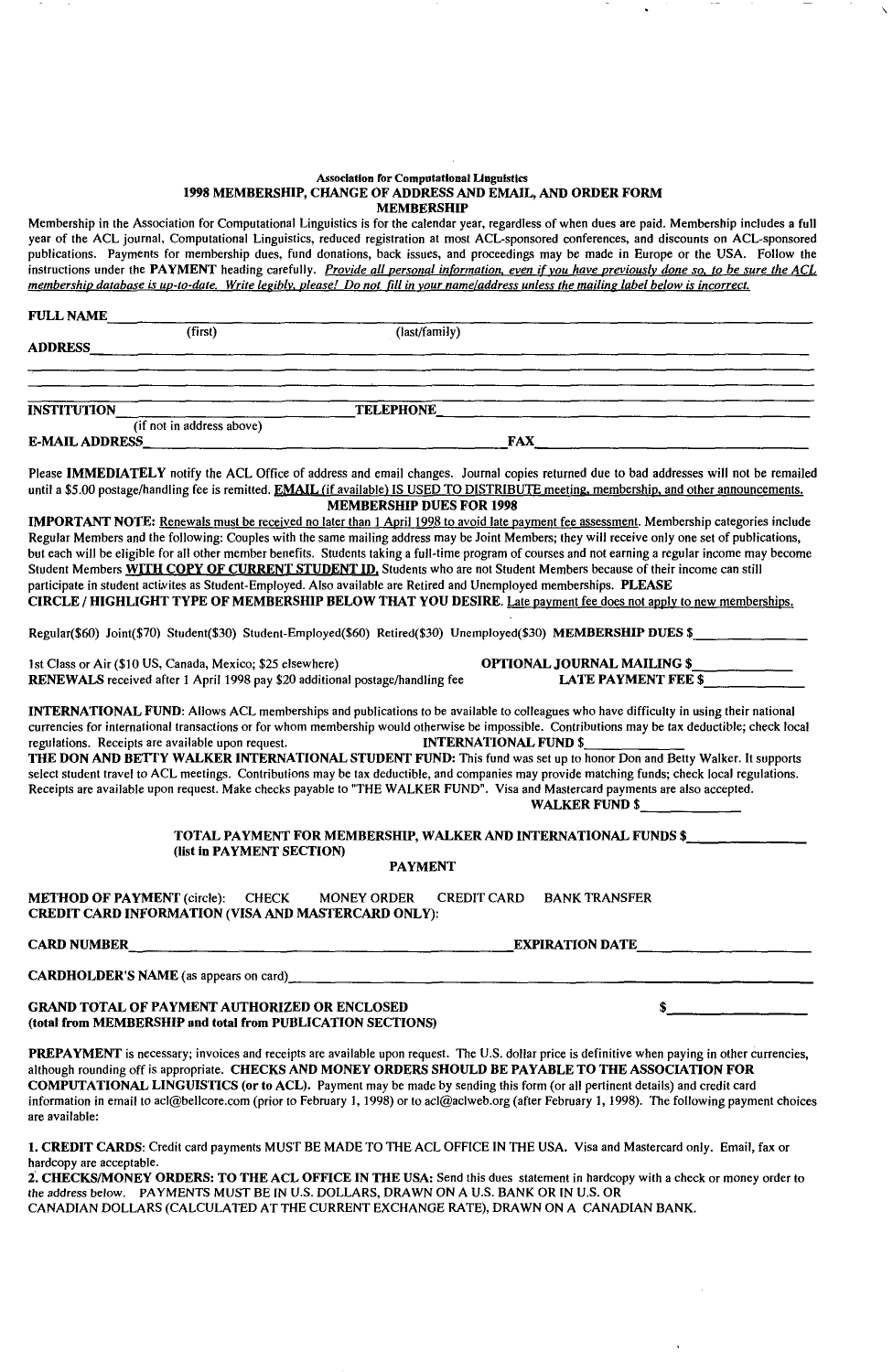**3. PAYMENTS TO EUROPE:** Mail this form to Rosner with either (i) a Eurocheque or banker's draft IN SWISS FRANCS, payable "ACL" or (ii) a standard personal cheque drawn on a French bank in FRENCH FRANCS, payable "ACL" or (iii) photocopy evidence of interbank transfer to "ACL", account number 141.880.LAV at the Union Bank of Switzerland, 8 Rue du Rhone, CH-1211 Geneva 11, SWITZERLAND. Dollar price is definitive. For exchange rate information, use daily published exchange rate or see http://www.cs.um.edu.mt/acl/. NOTE THAT EUROPEAN MEMBERS SHOULD PAY THROUGH ROSNER UNLESS THEY PAY BY CREDIT CARD OR USE A U.S. BANK ACCOUNT.

Address and Phone Number Change:<br>Assoc. for Comp. Ling. +732-342-9100 phone: New Brunswick, NJ 08901<br>USA

Assoc. for Comp. Ling.  $+732-342-9100$  phone; <br>
75 Paterson Street, Suite 9  $+732-873-0014$  fax <br>
1 Dept. Computer Science & AI  $+356-32-05-39$  fax:  $+732-873-0014$  fax <br>acl@aclweb.org | University of Malta mros@cs.um.edu.mt | Msida, MALTA

#### **PUBLICATIONS ORDER FORM**

Institutions subscribe to the 1998 journal through MIT Press Journals, 5 Cambridge Center, Cambridge, MA 02142, USA; phone +1-617-253-2889; fax +1-617-577-1545; journals-orders@mit.edu. Institutional orders for back issues (1988-) should also be ordered from MIT Press Journals. All other journal back issues orders, and all proceedings, are available through the ACL.

JOURNAL BACK ISSUES: Back issues of Computational Linguistics and two supplements, a Directory of Graduate Programs in Computational Linguistics, 3rd edition, and a Survey of Computational Linguistics Courses, revised in 1993, are available from the ACL Office. Surface mailing costs are included in the prices; additional charges for 1st class or air delivery are noted. ORDERS BY MEMBERS FOR USE IN LABORATORIES OR LIBRARIES MUST BE PAID AT THE "OTHERS" RATE.

1980-1997 VOLUMES--CIRCLE YEARS (1980-1990: Members \$30; Others \$60/1991-1997: Members \$40; Others \$80): 1980 1981 1982 1983 1984 1985 1986 1987 1988 1989 1990 1991 1992 1993 1994 1995 1996 1997 BACK ISSUES \$ 1st Class/Air (each year: \$10 U.S., Canada, Mexico; \$20 elsewhere) BACK ISSUE OPTIONAL MAILING COSTS \$

SUPPLEMENTS--Circle choice (Members \$15; Others \$30):

1st Class/Air(each year: \$5 U.S., Canada, Mexico; \$10 elsewhere)

1992 Directory of Graduate Programs

SUPPLEMENTS \$

SUPPLEMENT OPTIONAL MAILING COST \$

**PROCEEDINGS:** Proceedings are available to ACL members through the ACL for the ACL conferences listed below. COLING proceedings (below) may also be ordered through the ACL. Surface mailing costs are included in the prices; additional charges for 1st class or air delivery are noted. ORDERS BY MEMBERS FOR USE IN LABORATORIES OR LIBRARIES MUST BE PAID AT THE "OTHERS" RATE. Non-members must order directly to: Morgan Kaufmann Publishers, 340 Pine Street, 6th Floor, San Francisco, CA 94104 USA; +1-650-392-2665, extension 231; + 1-650-982-2665 fax; zmacy@mkp.com.

**ACL** PROCEEDINGS (each proceedings: Members \$30; Others \$60--lst Class or air: \$10 U.S., Canada, Mexico; \$25 elsewhere) CIRCLE or HIGHLIGHT CHOICE(S):<br>17th, San Diego, 1979 18th, Philadelphia, 1980 19th, Stanford, 1981

20th, Toronto, 1982 21st, Cambridge, 1983 22nd, see Coling-84 23rd, Chicago, 1985 24th, New York, 1986 25th, Stanford, 1987 26th, Buffalo, 1988 27th, Vancouver, 1989 28th, Pittsburgh, 1990<br>29th, Berkeley, 1991 30th, Newark, 1992 31st, Columbus, 1993 32nd, Las Cruces, 1994 3rd, Cambri 29th, Berkeley, 1991 30th, Newark, 1992 31st, Columbus, 1993 32nd, Las Cruces, 1994 3rd, Cambridge, 1995 34th, Santa Cruz, 1996<br>35th, Madrid, 1997 36th, Montreal, 1998 (see Coling-98 below) 36th, Montreal, 1998 (see Coling-98 below)

CONFERENCES ON APPLIED NATURAL LANGUAGE PROCESSING (each proceedings: Members \$30; Others \$60--1st Class or air: \$10<br>U.S., Cnada, Mexico; \$25 elsewhere): First, Santa Monica, 1983 Second, Austin, 1988 Third, Trento, 1992 First, Santa Monica, 1983 Second, Austin, 1988 Third, Trento, 1992 Fourth, Stuttgart, 1994 Fifth, Washington, DC, 1997

EUROPEAN CHAPTER CONFERENCES (each proceedings: Members \$30; Others \$60-- 1st Class or air: \$10 U.S., Canada, Mexico; \$25<br>elsewhere): First, Pisa, 1983 Second, Geneva, 1985 Third, Copenhagen, 1987 Fourth, Manchester, 1989 Second, Geneva, 1985 Third, Copenhagen, 1987 Fourth, Manchester, 1989 Fifth, Berlin, 1991 Sixth, Utrecht, 1993 Seventh, Dublin, 1995 Eighth, Madrid, 1997 (joint with ACL-97 above)

|                                                                                                                                                                                                                          | <b>PROCEEDINGS TOTAL \$</b><br><b>OPTIONAL MAILING TOTAL \$</b> |  |  |
|--------------------------------------------------------------------------------------------------------------------------------------------------------------------------------------------------------------------------|-----------------------------------------------------------------|--|--|
| <b>COLING PROCEEDINGS</b> (note differences in proceedings prices; 1st Class or air delivery: 1984 is \$15 U.S., Canada, Mexico; \$25 elsewhere<br>and for subsequent years: \$20 U.S., Canada, Mexico; \$40 elsewhere): |                                                                 |  |  |
| COLING-84, Stanford, 1984 (Members \$45; Others \$90)                                                                                                                                                                    | <b>COLING-84 PROCEEDINGS \$</b>                                 |  |  |
| COLING-88(2 vol.), Budapest, 1984 (Members \$45; Others \$150)                                                                                                                                                           | <b>COLING-88 PROCEEDINGS \$</b>                                 |  |  |
| COLING-90(3 vol.), Helsinki, 1990 (Members \$95; Others \$190)                                                                                                                                                           | <b>COLING-90 PROCEEDINGS \$</b>                                 |  |  |
| COLING-92(4 vol.), Nantes, 1992 (Members \$75; Others \$150)                                                                                                                                                             | <b>COLING-92 PROCEEDINGS \$</b>                                 |  |  |
| COLING-94, Kyoto, 1994 (Members \$75; Others \$150)                                                                                                                                                                      | <b>COLING-94 PROCEEDINGS \$</b>                                 |  |  |
| COLING-96, Copenhagen, 1996(Members \$75; Others \$150)                                                                                                                                                                  | <b>COLING-96 PROCEEDINGS \$</b>                                 |  |  |
| COLING-98 Montreal, 1998 [with ACL 36] (Members \$75; Others \$150) available Oct. 1998                                                                                                                                  | <b>COLING-98 PROCEEDINGS \$</b>                                 |  |  |
| <b>TOTAL PUBLICATIONS PAYMENT \$</b>                                                                                                                                                                                     |                                                                 |  |  |

(list in PAYMENT SECTION)

(December 1997, Kathleen McKeown, ACL Secretary/Treasurer)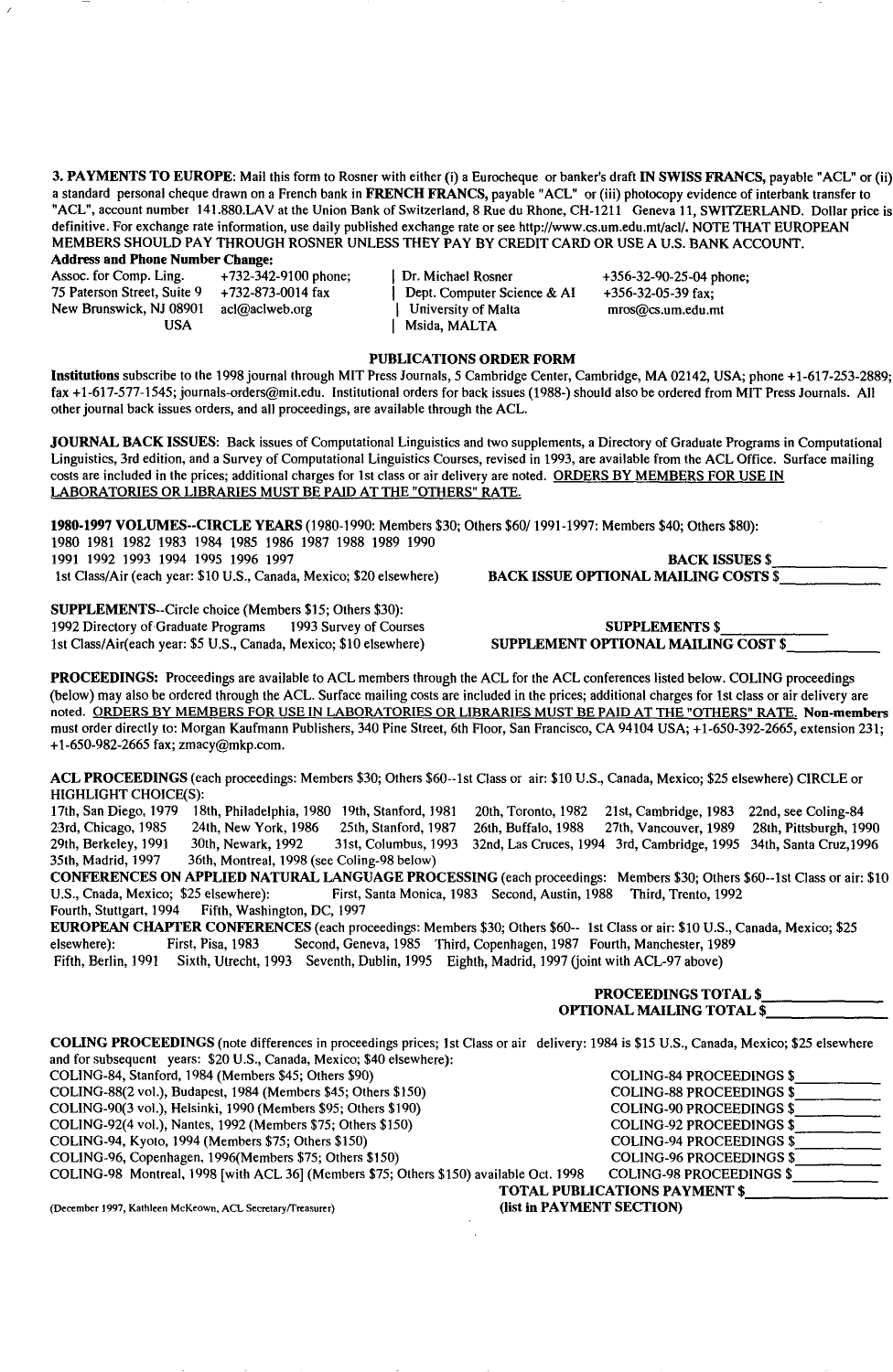## **Guidelines for SUbmissions**

Manuscripts for Computational Linguistics should be submitted on letter-size paper (8.5 by 11 inches, or A4), double-spaced and single-sided throughout, including footnotes and references.: The paper should begin with an informative abstract of approximately 150-250 words. Manuscripts must be written, in English. Contact the editor regarding the possibility of electronic submission.

Submissions may be made in any of the following categories:

Papers: This category includes contributions that report significant new research results in computational linguistics or that provide critical reviews of the literature on a particular topic. The length of a paper depends on its content, but it is suggested that manuscripts be limited to forty double-spaced pages. That is the equivalent of thirty journal pages. Each paper is fully refereed by three or four experts in the field. Manuscripts may also be submitted electronically; Consult http://www.cs.columbia.edu/~radev/acl/submit.txt for instructions and pointers to the IATEX style files. The Submission of an article to CL for refereeing means that the author  $\alpha$ : certifies the manuscript is not copyrighted; nor has it been published or submitted for publication to another refereed journal. If any version of the paper has appeared, or will appear, in a non-refereed publication,, the details of such publication must be made known to the Editor at the time of submission. The final version of a paper tentatively accepted for publication must be accompanied by a Copyright Transfer Agreement signed by all of the authors or, in the case of a "work for hire," by the employer. This written transfer is necessary under the 1978 U.S. Copyright law.

Letters to the Editor: This category includes statements of opinion on issues relevant to the readership. The Editor and the editorial board will evaluate the appropriateness of these contributions for inclusion-.

Five copies of papers or three copies of letters should be sent to:

Julia Hirschberg, CL Editor AT&T Labs-Research 180 Park Avenue, A237 Florham Park, NJ 07932-0971 (+1 973) 360-8330; acl@research.att.com

Squibs and Discussions: This category includes short articles reporting technical results, discussions of results, algorithms, or new computational linguistic data or tools of interest to the journal readership. Submission format is the same as for regular papers, but the length should in no case exceed eight journal pages. Electronic submissions ( $[4T<sub>F</sub>X$  source, postscript or plain text) are welcome and should be submitted to:

Pierre Isabelle, CL Squibs and Discussions Editor RALI, DIRO Université de Montréal C. P. 6128, Succ. Centre-ville Montreal, Quebec, CANADA H3C 3J7

 $(+1\ 514)$  343-6161; isabelle@iro.umontreal.ca

Book Section: Anyone interested in reviewing a book, or in suggesting a book for review, should contact the Book Review Editor; publishers may also submit copies of books for review directly to:

Graeme Hirst, CL Book Review Editor , University of Toronto Department of Computer Science Toronto, CANADA M5S 3G4 (+1 416) 978-8747; gh@cs.toront0.ed u